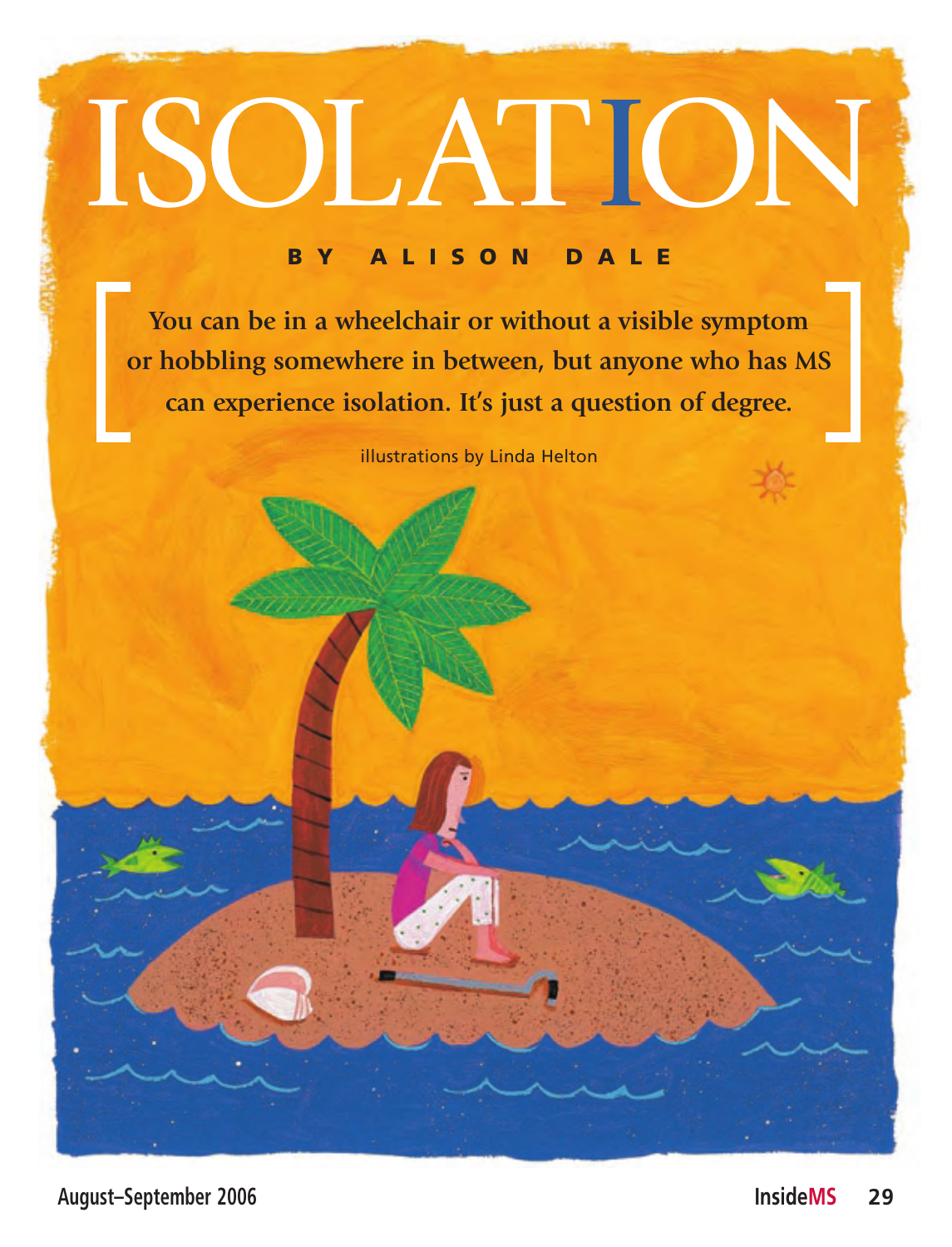I didn't think isolation affected me un my girlfriend called and asked me to volunteer for a fundraiser she was organizing. "As long as I don't have to stand," I said with zero enthusiasm. She didn't think isolation affected me until my girlfriend called and asked me to volunteer for a fundraiser she was organizing. "As long as I don't have to cheerfully responded, "No problem. You can do the box office. We'll get you a chair."

Truthfully, the chair was the least of it. Other things concerned me, things that I really didn't want to get into with my friend. What if I didn't feel well that day? What if I had to cancel at the last minute? I imagined shaky fingers fumbling with those tiny ticket stubs. Would there be stairs, or even worse, a few steps that seem minor to most people but can present a major challenge to someone like me? Would the bathroom be convenient, the air conditioning adequate? Would I be exhausted all the next day?

Sometimes living in a non-MS world can make you just want to stay home and **be** isolated. I told my girlfriend I'd get back to her.

When I interviewed Richard M. Cohen, author of **Blindsided**, for this magazine a few months ago, I asked him, with his active life—a career that spans a new book on the way, speaking engagements, interviews, plus a family that includes a celebrity wife and three teenage kids—if he ever experienced isolation? I half expected him to laugh and say, "I wish!"

He surprised me by answering, "You can have a support system, a family, a spouse, kids, you can have friends who are involved with you, but when all is said and done, you're still alone with yourself. It's just a part of illness."

"I take for granted that everyone is isolated. And then I find out if it's a problem," says Dr. Norman J. Kachuck, director of the MS Center at the University of Southern California. To make sure his patients are "really engaging with their coping issues," he asks all of them to see Dr. Gail A. Murdock, the psychologist at USC's MS Center.

Dr. Murdock observes, "I see how people hurt themselves above and beyond the disease itself. MS wreaks havoc. Then isolation, which is a secondary thing, happens to people and they don't anticipate it, which can be devastating."

While isolation does have some positive aspects—such as providing rest, recovery time, and stress reduction—research shows that people who are continually isolated don't do very well. In general, people who are healthier and live longer are people who are socially connected. There's a direct link between isolation and poor physical as well as emotional health.

### Emotional Isolation

"Emotional isolation starts early and often corresponds with the depression and sadness that comes with not having anyone to connect with and be truly understood," said Dr. Murdock.

Having MS stirs up many different emotions and reactions—and other people's responses to it are unpredictable. Dr. Cheryl Feldmann, a psychologist who has MS herself and practices in West Los Angeles, analyzes it this way: "Some people are able to be supportive while other people have their own personal anxieties really stirred up." That's why disclosure can be such a crapshoot.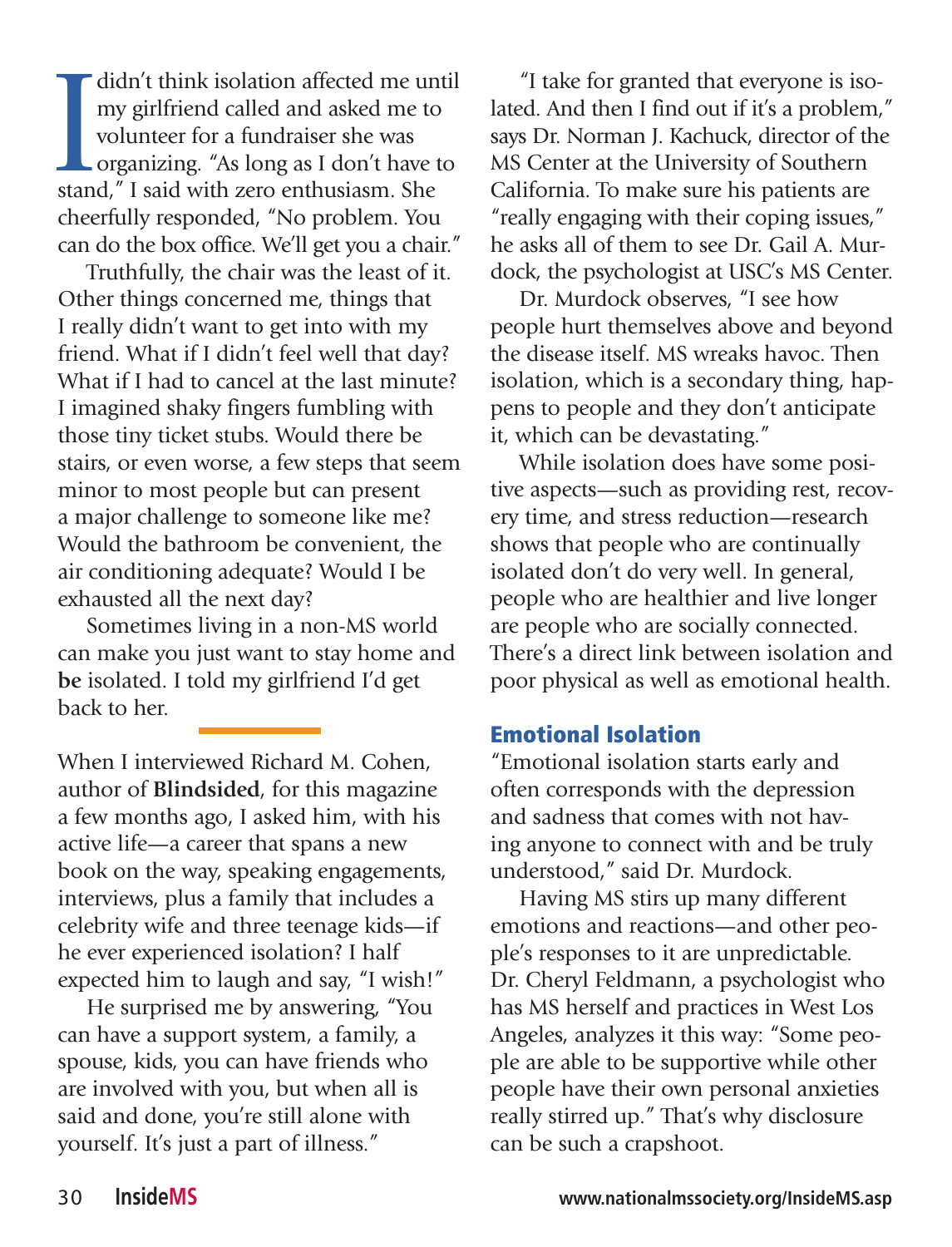

**"Sometimes living in a non-MS world can make you just want to stay home and be isolated."**

You're under no obligation to tell everyone that you have MS, Dr. Feldmann pointed out, but, "It is important to have a couple of people who really know you in all of your aspects. Then you can choose what to tell the rest of the world. I think it's very important to recognize you have control over that," she said.

Dr. Murdock also points out that some of our isolation is imposed and some is a choice. If a person doesn't go out because he or she doesn't want to be seen in a wheelchair or using a cane, Dr. Murdock tries to help that person make a healthier choice. Staying out of sight lets the disease define the person. "Tell yourself, 'The cane is not me, it just happens to be something I'm using," she suggests.

She advises patients to start early figuring out how they're going to manage the emotional aspects of MS.

"If you don't work on it early, it's likely to become harder later because you may develop a pattern of shutting down and pulling away," she said.

# Physical Isolation

As physical disability progresses, so does the risk of becoming more isolated. One of the toughest situations is to be forced to live outside of the functioning world.

"Steve" has primary progressive MS and lives alone. His MS has progressed to the point where he uses a wheelchair even at home, and frequent falls have landed him in the emergency room many times. "It makes you think twice about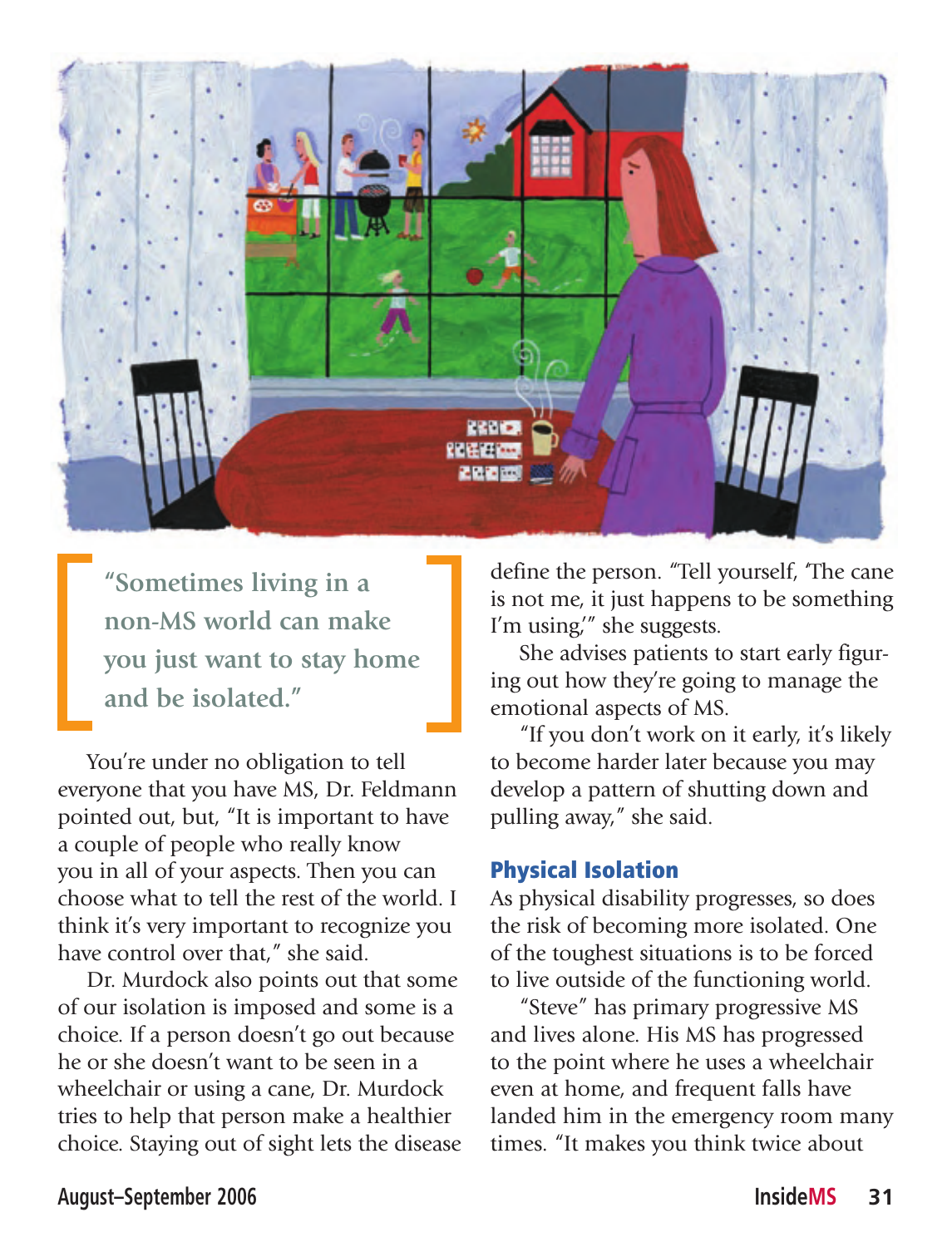going anywhere," he says in frustration.

Fatigue can also play a major role in causing isolation. When "Jenny" had to stop working due to MS-related fatigue, she went from having contact with over fifty people a day to being alone all day. "That was profound. I stopped having to interact with anybody. Initially, that was a big shock.

"By around noon, I feel like I've climbed Mt. Everest. I just can't go on. I've got to get into bed." Just having a conversation can exhaust her. "I almost never answer the phone now. I just let the machine get it. And I only respond to what is absolutely necessary." But as a result, she feels she's removing herself further and further from the mainstream of life.

# Avoiding Isolation

Despite severe problems with fatigue or mobility, most isolation is a choice. Moreover, it's a habit. People often don't recognize how small their world has gotten. They may not realize that they can reduce isolation—and feel better and healthier for it.

Drs. Feldmann and Murdock have some tips:

**Make social life a priority.** Plan activities with people for times when your energy is highest. Use adaptive equipment, whatever is required, to help you get out and about.

**Start small.** Think about changing your situation one small piece at a time, perhaps adding just one social activity per week. When you've gotten comfortable with that, then think about adding others.

**Take charge.** "If you can get people to

come to your house, do it. If you can get out of the house once a week, do it. You have to say, 'I want this in my life, I want to take control over as much of my disease as I can,'" Dr. Murdock said.

**Consider professional help.** A mentalhealth counselor will focus on helping you figure out how you can still have a life you can love.

**Use the phone** to participate in life. The phone is essential for keeping up with friends and family. It can even help with health care. Some of Dr. Murdock's patients continue their therapy over the phone.

**Rekindle your passions.** We all have to find something we feel passionate about. It may help to review the past. "It doesn't matter where you are in life now," Dr. Murdock commented.

**Utilize your Society chapter.** When people find out they need a wheelchair, they need to talk to other people about what that's like. This holds true for every stage of this progressive disease. The Society's peer counseling programs and affiliated support groups help link people who are facing the same things. No one is going to understand what you're going through the way someone else going through the same things may.

> **"If you can get people to come to your house, do it. If you can get out of the house once a week, do it. You have to say, 'I want this in my life.'"**